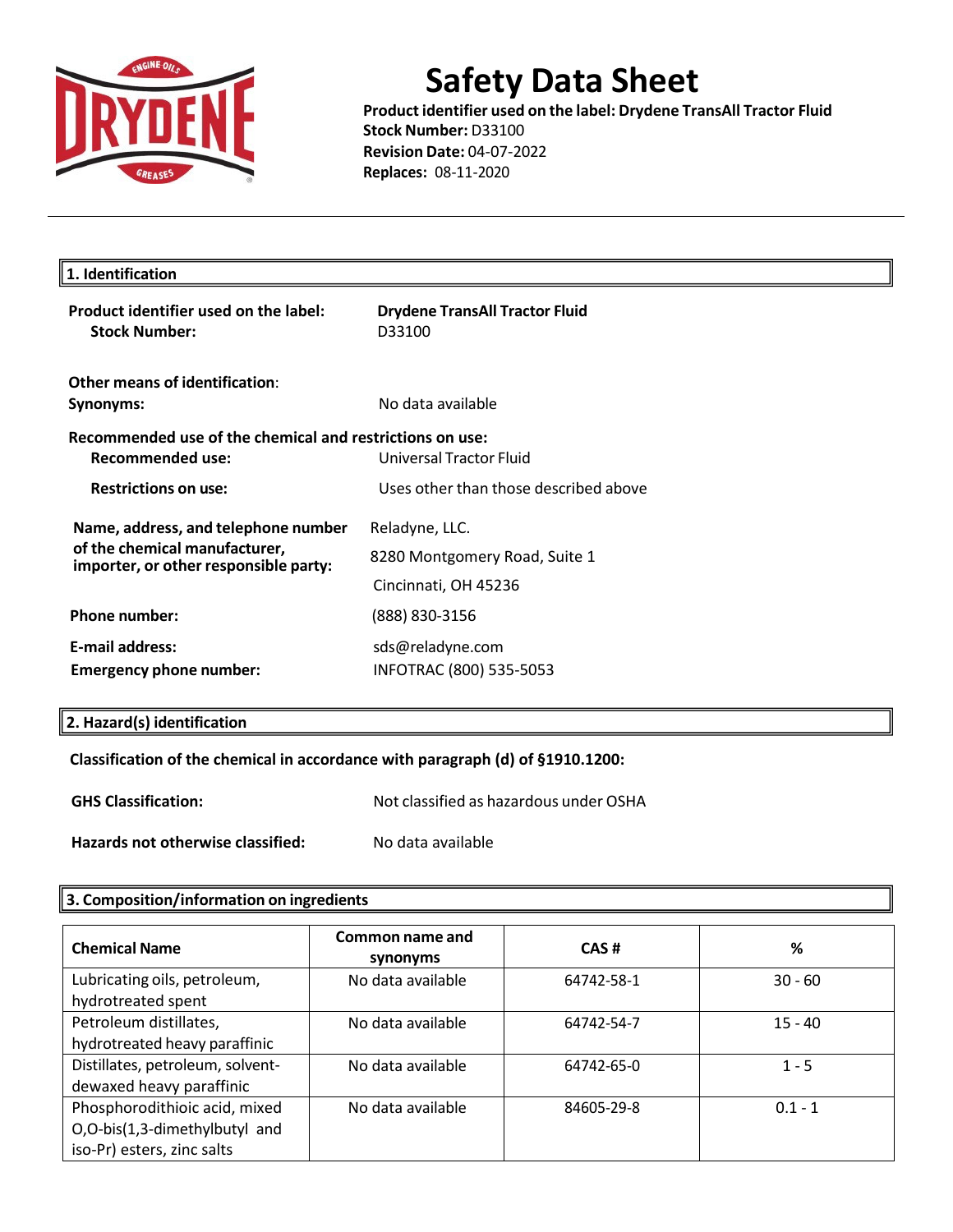**Product identifier used on the label: Drydene TransAll Tractor Fluid Stock Number:** D33100 **Revision Date:** 04-07-2022 **Replaces:** 08-11-2020

**One or more hazardous ingredient(s) is claimed as a trade secret under the OSHA Hazard Communication Standard. The hazards of this (these) ingredient(s) are given on this SDS.**

#### **4. First-aid measures**

**Description of necessary measures,subdivided according to the different routes of exposure, i.e., inhalation,skin and eye contact, and ingestion:**

| Inhalation:                                                                                 | Remove to fresh air. If breathing is difficult, have a trained individual<br>administer oxygen.                                                            |
|---------------------------------------------------------------------------------------------|------------------------------------------------------------------------------------------------------------------------------------------------------------|
| <b>Eye Contact:</b>                                                                         | None expected to be needed, however, use an eye wash to remove a<br>chemical from your eye regardless of the level of hazard.                              |
| <b>Skin Contact:</b>                                                                        | Wash with soap and water. Get medical attention if irritation develops or<br>persists.                                                                     |
| Ingestion:                                                                                  | No hazard in normal industrial use. Do not induce vomiting. Seek medical<br>attention if symptoms develop. Provide medical care provider with this<br>SDS. |
| Most important symptoms/effects,<br>acute and delayed:                                      | No data available                                                                                                                                          |
| Indication of immediate medical<br>attention and special treatment<br>needed, if necessary: | No additional first aid information available.                                                                                                             |

#### **5. Fire-fighting measures**

**Suitable (and unsuitable) extinguishing media:**

| Suitable extinguishing media:                                      | Use alcohol resistant foam, carbon dioxide, or dry chemical when fighting<br>fires. Water or foam may cause frothing if liquid is burning but it still may<br>be a useful extinguishing agent if carefully applied to the surface of the<br>fire. Do not direct a stream of water into the hot burning liquid. |
|--------------------------------------------------------------------|----------------------------------------------------------------------------------------------------------------------------------------------------------------------------------------------------------------------------------------------------------------------------------------------------------------|
| Unsuitable extinguishing media:                                    | No data available                                                                                                                                                                                                                                                                                              |
| Specific hazards arising from the<br>chemical:                     | Material may be ignited only if preheated to temperatures above the<br>high flash point, for example in a fire.                                                                                                                                                                                                |
| <b>Hazardous combustion products:</b>                              | Carbon monoxide, Sulfur containing gases, Nitrogen containing gases,<br>oxides of phosphorus, Hydrogen sulfide                                                                                                                                                                                                 |
| Special protective equipment and<br>precautions for fire-fighters: | Do not enter fire area without proper protection including self-contained<br>breathing apparatus and full protective equipment. Use methods for the                                                                                                                                                            |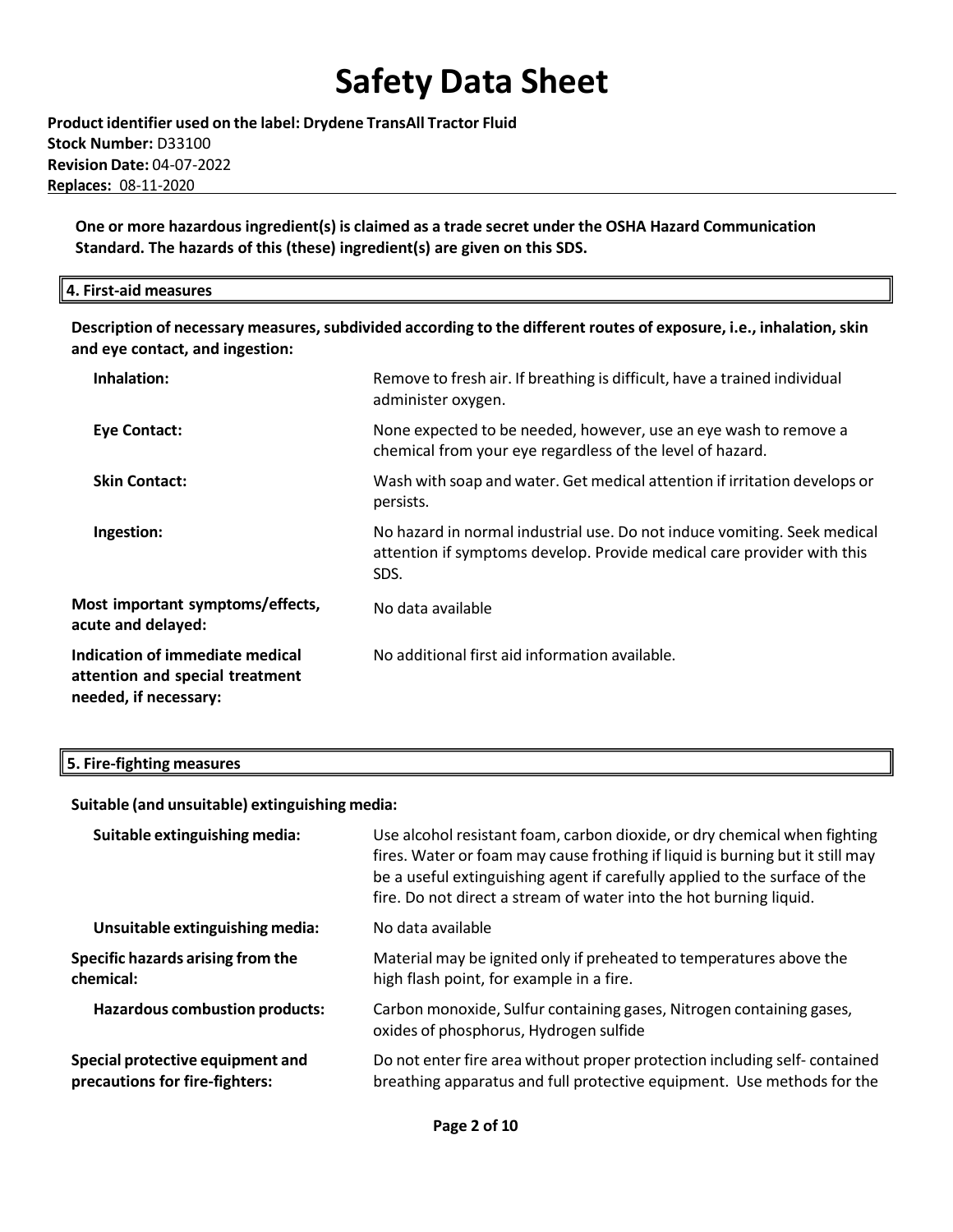**Product identifier used on the label: Drydene TransAll Tractor Fluid Stock Number:** D33100 **Revision Date:** 04-07-2022 **Replaces:** 08-11-2020

surrounding fire.

| 6. Accidental release measures                                                               |                                                                                                                                                                                     |
|----------------------------------------------------------------------------------------------|-------------------------------------------------------------------------------------------------------------------------------------------------------------------------------------|
| <b>Personal precautions, protective</b><br>equipment and emergency procedures:               | No health affects expected from the clean up of this material if contact<br>can be avoided. Follow personal protective equipment recommendations<br>found in Section 8 of this SDS. |
| Methods and materials for containment<br>and cleaning up:                                    | No special spill clean up considerations. Collect and discard in regular<br>trash.                                                                                                  |
| 7. Handling and storage                                                                      |                                                                                                                                                                                     |
| <b>Precautions for safe handling:</b>                                                        | Mildly irritating material. Avoid unnecessary exposure. Follow all<br>protective equipment recommendations provided in Section 8.                                                   |
| Conditions for safe storage, including<br>any incompatibilities:<br>Safe storage conditions: | Store in a cool dry place. Isolate from incompatible materials.                                                                                                                     |
| <b>Materials to Avoid/Chemical</b><br>Incompatibility:                                       | Strong oxidizing agents                                                                                                                                                             |

### **8. Exposure controls/personal protection**

**OSHA permissible exposure limit (PEL), American Conference of Governmental Industrial Hygienists (ACGIH) Threshold Limit Value (TLV), and any other exposure limit used or recommended by the chemical manufacturer, importer, or employer preparing the safety data sheet, where available:**

| <b>Chemical component</b>    | <b>OSHA PEL</b> | <b>ACGIH TLV</b> | <b>ACGIH STEL</b> | <b>IDLH</b>       |
|------------------------------|-----------------|------------------|-------------------|-------------------|
| Lubricating oils, petroleum, | 5 mg/m3 TWA     | 5 mg/m3 TWA      | 10 mg/m3 STEL     | No data available |
| hydrotreated spent           |                 |                  |                   |                   |
| Petroleum distillates,       | 5 mg/m3 TWA     | 5 mg/m3 TWA      | 10 mg/m3 STEL     | No data available |
| hydrotreated heavy           |                 |                  |                   |                   |
| paraffinic                   |                 |                  |                   |                   |
| Distillates, petroleum,      | 5 mg/m3 TWA     | 5 mg/m3 TWA      | 10 mg/m3 STEL     | No data available |
| solvent-dewaxed heavy        |                 |                  |                   |                   |
| paraffinic                   |                 |                  |                   |                   |

**Appropriate engineering controls:** Use local exhaust ventilation or other engineering controls to minimize exposures and maintain operator comfort.

**Individual protection measures,such as personal protective equipment:**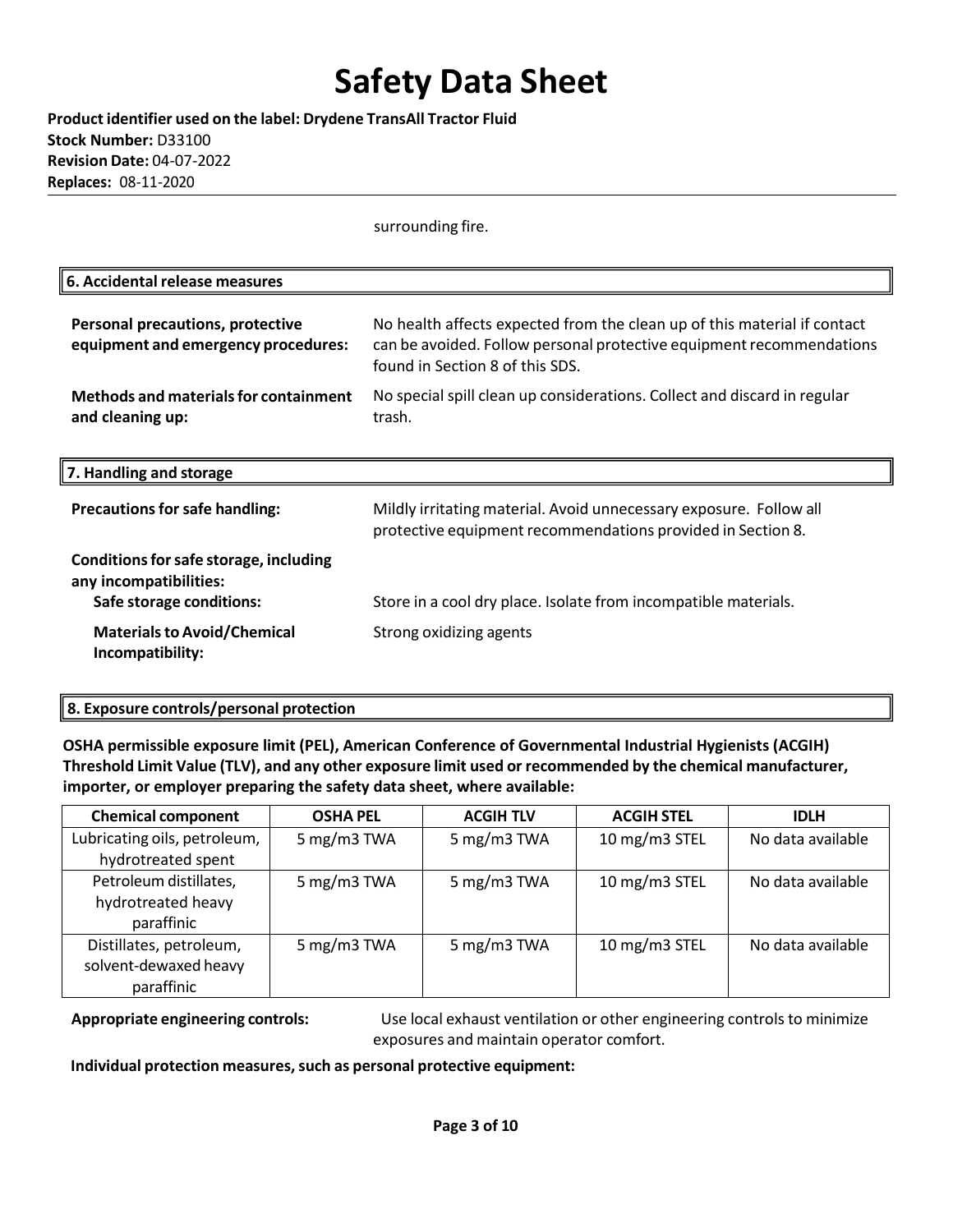**Product identifier used on the label: Drydene TransAll Tractor Fluid Stock Number:** D33100 **Revision Date:** 04-07-2022 **Replaces:** 08-11-2020

| <b>Respiratory Protection:</b>     | Respiratory protection may be required to avoid overexposure when<br>handling this product. General or local exhaust ventilation is the<br>preferred means of protection. Use a respirator if general room<br>ventilation is not available or sufficient to eliminate symptoms. |
|------------------------------------|---------------------------------------------------------------------------------------------------------------------------------------------------------------------------------------------------------------------------------------------------------------------------------|
| <b>Respirator Type(s):</b>         | None required where adequate ventilation is provided. If airborne<br>concentrations are above the applicable exposure limits, use<br>NIOSH/MSHA approved respiratory protection.                                                                                                |
| Skin protection:                   | Where use can result in skin contact, practice good personal hygiene and<br>wear impervious gloves. Wash hands and other exposed areas with mild<br>soap and water before eating, drinking, and when leaving work.                                                              |
| Gloves:                            | Neoprene, Nitrile                                                                                                                                                                                                                                                               |
| <b>General hygiene conditions:</b> | Follow all protective equipment recommendations provided in Section 8.                                                                                                                                                                                                          |

## **9. Physical and chemical properties**

### **Appearance (physicalstate, color etc.):**

| <b>Physical state:</b>                                     | Liquid            |
|------------------------------------------------------------|-------------------|
| Color:                                                     | <b>Brown</b>      |
| Odor:                                                      | Mild              |
| <b>Odor Threshold:</b>                                     | Not determined    |
| pH:                                                        | No data available |
| Melting point/freezing point:                              |                   |
| <b>Melting Point:</b>                                      | No data available |
| <b>Freezing point:</b>                                     | No data available |
| Initial boiling point and boiling range<br>$(^{\circ}C)$ : | No data available |
| Flash Point (°C):                                          | 223               |
| <b>Evaporation Rate:</b>                                   | No data available |
| Flammability (solid, gas):                                 | No data available |
| Upper/lower flammability or explosive<br>limits:           |                   |
| <b>Upper flammability or explosive</b><br>limits:          | Not established   |
| Lower flammability or explosive<br>limits:                 | Not established   |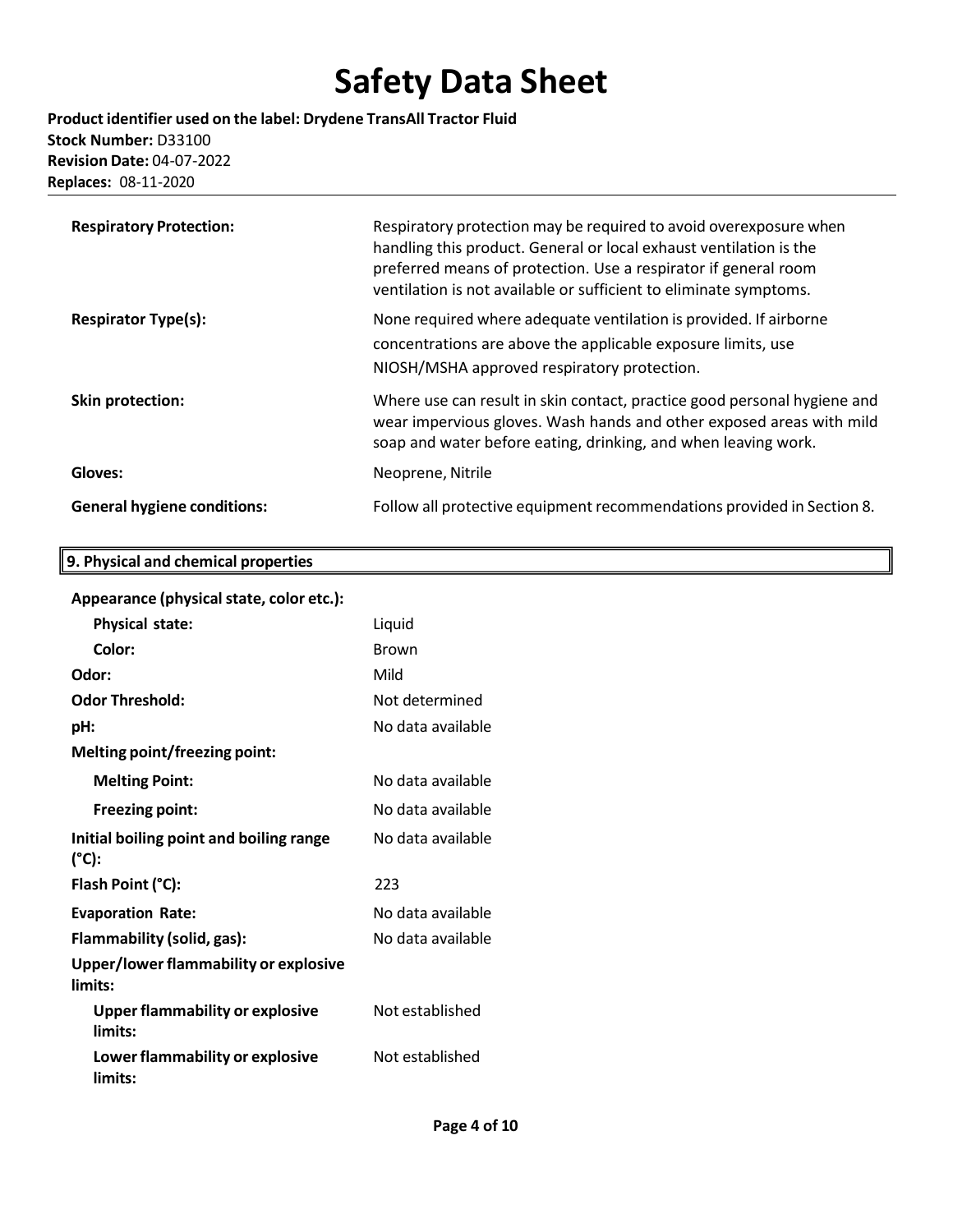**Product identifier used on the label: Drydene TransAll Tractor Fluid Stock Number:** D33100 **Revision Date:** 04-07-2022 **Replaces:** 08-11-2020

| Vapor pressure:                         | No data available |
|-----------------------------------------|-------------------|
| Vapor density:                          | No data available |
| <b>Relative density:</b>                | 0.86              |
| Solubility(ies):                        | Negligible; 0-1%  |
| Partition coefficient: n-octanol/water: | No data available |
| Auto-ignition temperature:              | No data available |
| <b>Decomposition Temperature:</b>       | Not determined    |
| <b>Viscosity:</b>                       | 59.01             |

### **10. Stability and reactivity**

| <b>Reactivity:</b>                                                    | There are no known reactivity hazards associated with this product.                                                                                                                                        |
|-----------------------------------------------------------------------|------------------------------------------------------------------------------------------------------------------------------------------------------------------------------------------------------------|
| <b>Chemical stability:</b>                                            | Stable under normal conditions.                                                                                                                                                                            |
| <b>Possibility of hazardous reactions:</b>                            | None expected under standard conditions of storage.                                                                                                                                                        |
| Conditions to avoid (e.g., static<br>discharge, shock, or vibration): | Temperatures above the high flash point of this combustible material in<br>combination with sparks, open flames, or other sources of ignition.<br>Moisture (will lead to product performance degradation). |
| Incompatible materials:                                               | Strong oxidizing agents                                                                                                                                                                                    |
| Hazardous decomposition products:                                     | Carbon monoxide, Sulfur containing gases, Nitrogen containing gases,<br>oxides of phosphorus, Hydrogen sulfide                                                                                             |

### **11. Toxicological information**

**Description of the varioustoxicological (health) effects and the available data used to identify those effects:**

| Information on the likely routes of<br>exposure (inhalation, ingestion, skin<br>and eye contact): | Skin contact, Inhalation, Ingestion, Eye contact                                                                                               |
|---------------------------------------------------------------------------------------------------|------------------------------------------------------------------------------------------------------------------------------------------------|
| Symptoms related to the physical,<br>chemical and toxicological<br>characteristics:               | No data available                                                                                                                              |
|                                                                                                   | Delayed and immediate effects and also chronic effects from short- and long-term exposure:                                                     |
| Ingestion:                                                                                        | May be harmful if swallowed. Estimated to be 2.0 - 5.0 g/kg.                                                                                   |
| <b>Skin Contact:</b>                                                                              | This material is likely to be slightly irritating to skin based on animal<br>data. Can cause minor skin irritation, defatting, and dermatitis. |
| Absorption:                                                                                       | May be harmful in contact with skin.                                                                                                           |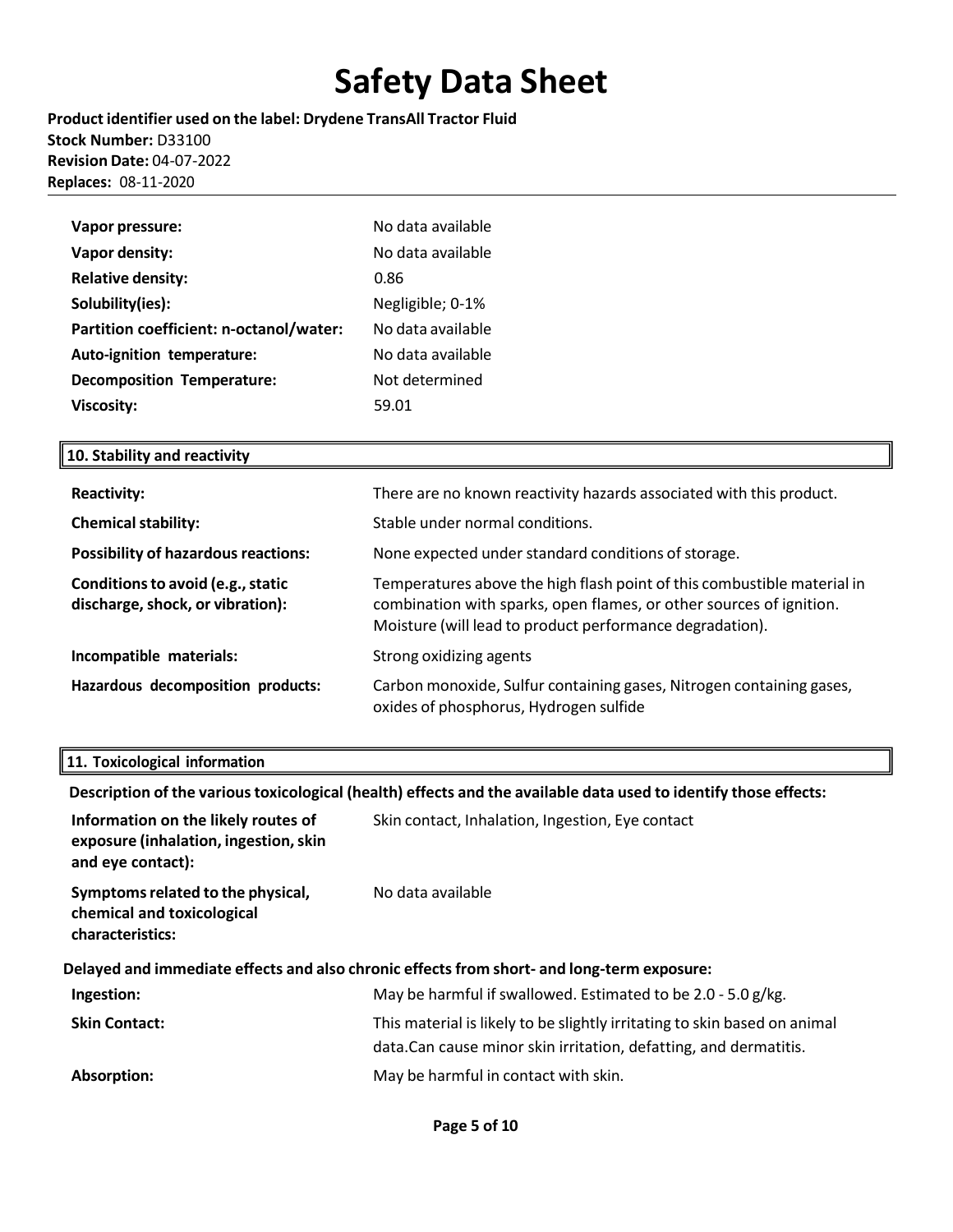**Product identifier used on the label: Drydene TransAll Tractor Fluid Stock Number:** D33100 **Revision Date:** 04-07-2022 **Replaces:** 08-11-2020

| Inhalation:                    | No hazard in normal industrial use. Likely to be practically non-toxic<br>based on animal data.                                                                                |
|--------------------------------|--------------------------------------------------------------------------------------------------------------------------------------------------------------------------------|
| <b>Eye Contact:</b>            | This material is likely to be non-irritating to eyes based on animal data.<br>No hazard in normal industrial use.                                                              |
| Sensitization:                 | Non-hazardous under Respiratory Sensitization category. No data<br>available to indicate product or components may be a skin sensitizer.                                       |
| <b>Mutagenicity:</b>           | No data available to indicate product or any components present at<br>greater than 0.1% is mutagenic or genotoxic.                                                             |
| Carcinogenicity:               | Not expected to cause cancer. This product meets the IP-346 criteria of<br><3% PAH's and is not considered a carcinogen by the International<br>Agency for Research on Cancer. |
| <b>Reproductive toxicity</b>   | Not known or reported to cause reproductive or developmental toxicity.                                                                                                         |
| <b>STOT-single exposure:</b>   | Based on available data, the classification criteria are not met.                                                                                                              |
| <b>STOT-repeated exposure:</b> | Based on available data, the classification criteria are not met.                                                                                                              |
| <b>Aspiration hazard:</b>      | Based on available data, the classification criteria are not met.                                                                                                              |
| <b>Other information:</b>      | None known.                                                                                                                                                                    |

### **Numerical measures of toxicity (such as acute toxicity estimates):**

| <b>Chemical Name</b>                                                                               | LD50 Oral                      | <b>LD50 Dermal</b>                 | <b>LC50 Inhalation</b>                   |  |
|----------------------------------------------------------------------------------------------------|--------------------------------|------------------------------------|------------------------------------------|--|
| Phosphorodithioic acid,<br>mixed $O.O-bis(1,3-$<br>dimethylbutyl and iso-Pr)<br>esters, zinc salts | Oral LD50 Rat 3100 mg/kg       | Dermal LD50 Rabbit > 2000<br>mg/kg |                                          |  |
| Distillates, petroleum,<br>solvent-dewaxed heavy<br>paraffinic                                     | Oral LD50 Rat > 15000<br>mg/kg | Dermal LD50 Rabbit > 5000<br>mg/kg | Inhalation LC50 (4h) Rat ><br>2400 MG/M3 |  |
| Petroleum distillates,<br>hydrotreated heavy<br>paraffinic                                         | Oral LD50 Rat > 15000<br>mg/kg | Dermal LD50 Rabbit > 5000<br>mg/kg |                                          |  |
| Lubricating oils,<br>petroleum, hydrotreated<br>spent                                              | Oral LD50 Rat > 2000<br>mg/kg  | Dermal LD50 Rabbit > 4480<br>mg/kg |                                          |  |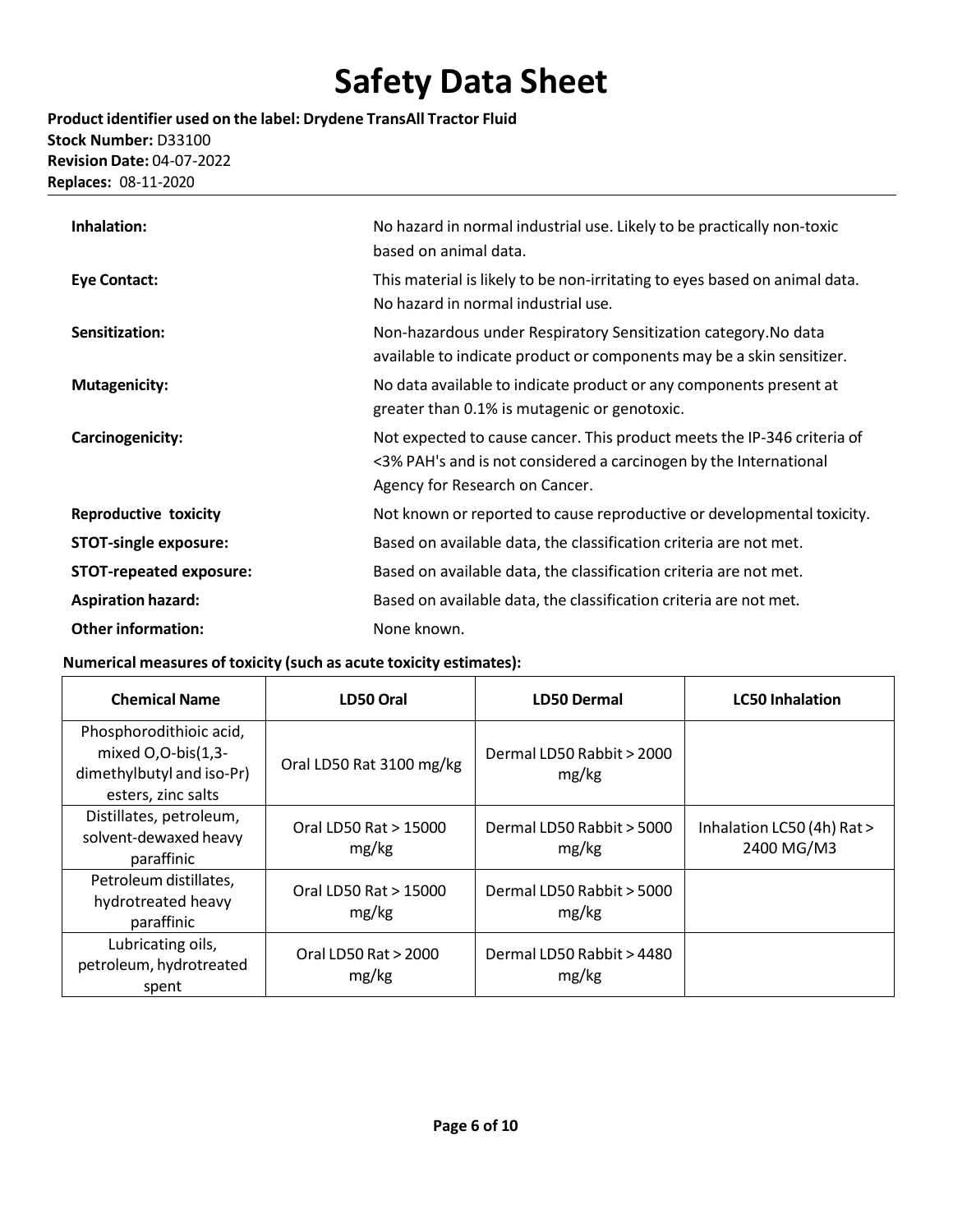**Product identifier used on the label: Drydene TransAll Tractor Fluid Stock Number:** D33100 **Revision Date:** 04-07-2022 **Replaces:** 08-11-2020

**Isthe hazardous chemical islisted in the National Toxicology Program (NTP) Report on Carcinogens(latest edition) or has been found to be a potential carcinogen in the International Agency for Research on Cancer (IARC) Monographs (latest edition), or by OSHA:**

| <b>Chemical Name</b>       | <b>OSHA Carcinogen</b> | <b>IARC Carcinogen</b> | <b>NTP Carcinogen</b> |
|----------------------------|------------------------|------------------------|-----------------------|
| There are no components    |                        |                        |                       |
| that are known or reported |                        |                        |                       |
| to cause cancer.           |                        |                        |                       |

### **12. Ecological information**

### **Ecotoxicity (aquatic and terrestrial, where available):**

Slight ecological hazard. In high concentrations, this product may be dangerous to plants and/or wildlife.

**Ecological Toxicity Data:**

| <b>Chemical Name</b>                                                                             | CAS#       | <b>Aquatic EC50</b><br>Crustacea           | <b>Aquatic ERC50</b><br>Algae         | <b>Aquatic LC50 Fish</b>                   |
|--------------------------------------------------------------------------------------------------|------------|--------------------------------------------|---------------------------------------|--------------------------------------------|
| Phosphorodithioic acid,<br>mixed O,O-bis(1,3-<br>dimethylbutyl and iso-Pr)<br>esters, zinc salts | 84605-29-8 | EC50 (48h) Daphnia<br>magna $0.1 - 1$ mg/L | <b>Aquatic ERC50</b><br>(72h) 24 mg/L | LC50 (96h) 10 - 100<br>mg/L                |
| Distillates, petroleum,<br>solvent-dewaxed heavy<br>paraffinic                                   | 64742-65-0 | EC50 (48h) Daphnia<br>magna > 1000 mg/L    | No data available                     | LC50 (96h)<br>Rainbow Trout ><br>5000 mg/L |
| Petroleum distillates,<br>hydrotreated heavy<br>paraffinic                                       | 64742-54-7 | EC50 (48h) Daphnia<br>magna $> 1000$ mg/L  | No data available                     | LC50 (96h)<br>Rainbow Trout ><br>5000 mg/L |

| Biodegrades slowly.<br><b>Persistence and degradability:</b> |
|--------------------------------------------------------------|
|--------------------------------------------------------------|

**Bioaccumulative potential:** Bioconcentration may occur.

**Mobility in soil:** This material is expected to have essentially no mobility in soil. It absorbs

**Other adverse effects(such as hazardousto the ozone layer):**

### None known.

strongly to most soil types.

### **13. Disposal considerations**

**Description of waste residues and information on theirsafe handling and methods of disposal, including the disposal of any contaminated**

Spent or discarded material is non-hazardous according to environmental regulations.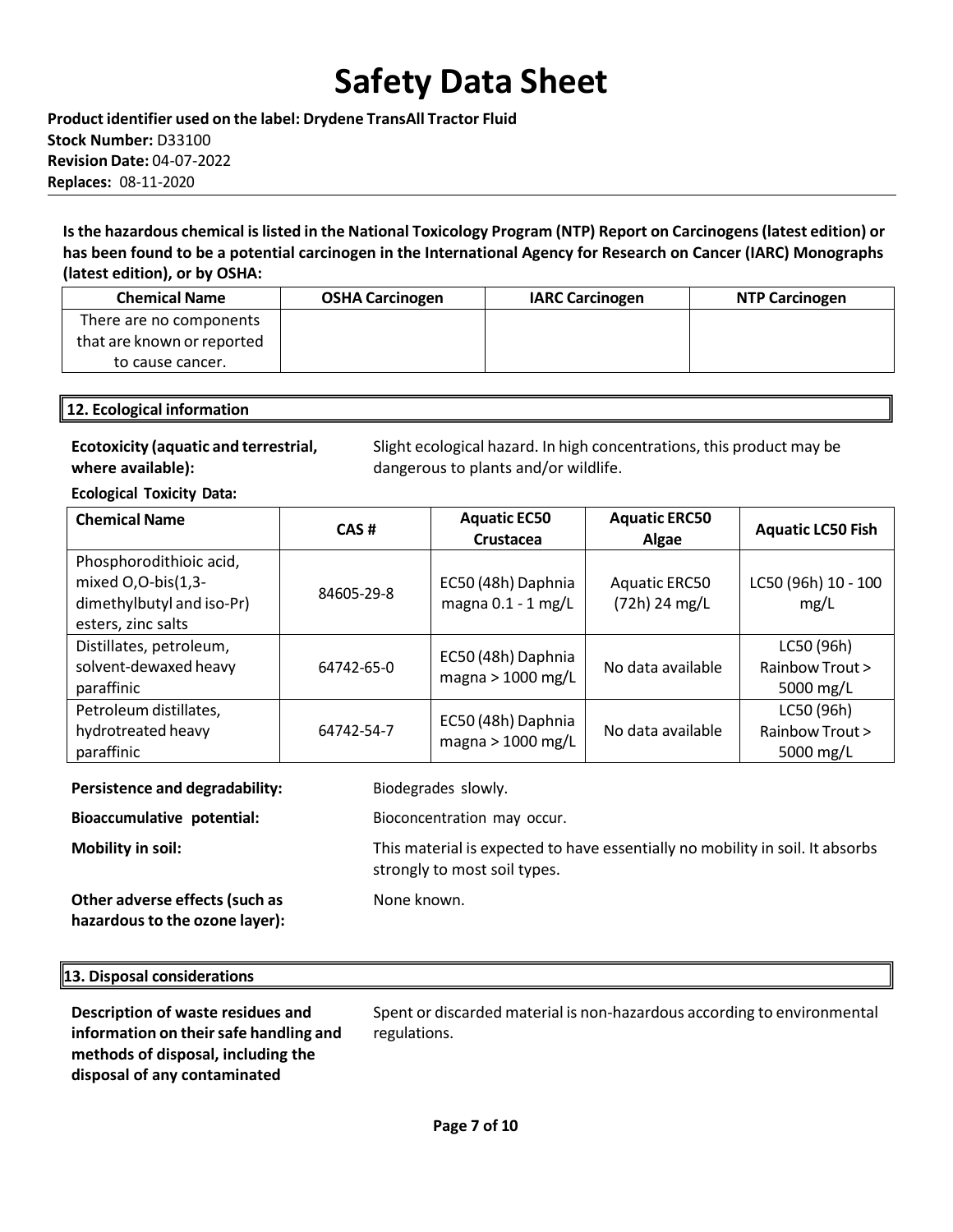**Product identifier used on the label: Drydene TransAll Tractor Fluid Stock Number:** D33100 **Revision Date:** 04-07-2022 **Replaces:** 08-11-2020

**packaging:**

**Contaminated packaging:** Recycle containers whenever possible.

### **14. Transport information**

| Carriage of dangerous goods by road (DOT), rail or inland waterways:                                                                                                          |                                  |  |  |  |
|-------------------------------------------------------------------------------------------------------------------------------------------------------------------------------|----------------------------------|--|--|--|
| <b>DOT Basic Description:</b>                                                                                                                                                 | Not regulated for road transport |  |  |  |
|                                                                                                                                                                               |                                  |  |  |  |
| International carriage of dangerous goods by sea (IMDG/IMO):                                                                                                                  |                                  |  |  |  |
| <b>UN</b> number:                                                                                                                                                             | Not regulated by IMDG            |  |  |  |
| <b>UN Proper shipping name:</b>                                                                                                                                               | Not applicable                   |  |  |  |
| Transport hazard class(es):                                                                                                                                                   | Not applicable                   |  |  |  |
| Packing group, if applicable:                                                                                                                                                 | Not applicable                   |  |  |  |
|                                                                                                                                                                               |                                  |  |  |  |
| International carriage of dangerous goods by air (IATA):                                                                                                                      |                                  |  |  |  |
| <b>UN number:</b>                                                                                                                                                             | Not regulated by IATA            |  |  |  |
| <b>UN Proper shipping name:</b>                                                                                                                                               | Not applicable                   |  |  |  |
| Transport hazard class(es):                                                                                                                                                   | Not applicable                   |  |  |  |
| Packing group, if applicable:                                                                                                                                                 | Not applicable                   |  |  |  |
| <b>Environmental hazards (e.g., Marine</b><br>pollutant (Yes/No)):                                                                                                            | None.                            |  |  |  |
| <b>Transport in bulk (according to Annex II</b><br>of MARPOL 73/78 and the IBC Code):                                                                                         | No data available                |  |  |  |
| Special precautions which a user needs<br>to be aware of or needs to comply with<br>in connection with transport or<br>conveyance either within or outside<br>their premises: | No data available                |  |  |  |

### **15. Regulatory information**

**Safety, health and environmental regulationsspecific for the product in question:**

**TSCA Status:** All components of this material are on the Active US TSCA Inventory or are exempt.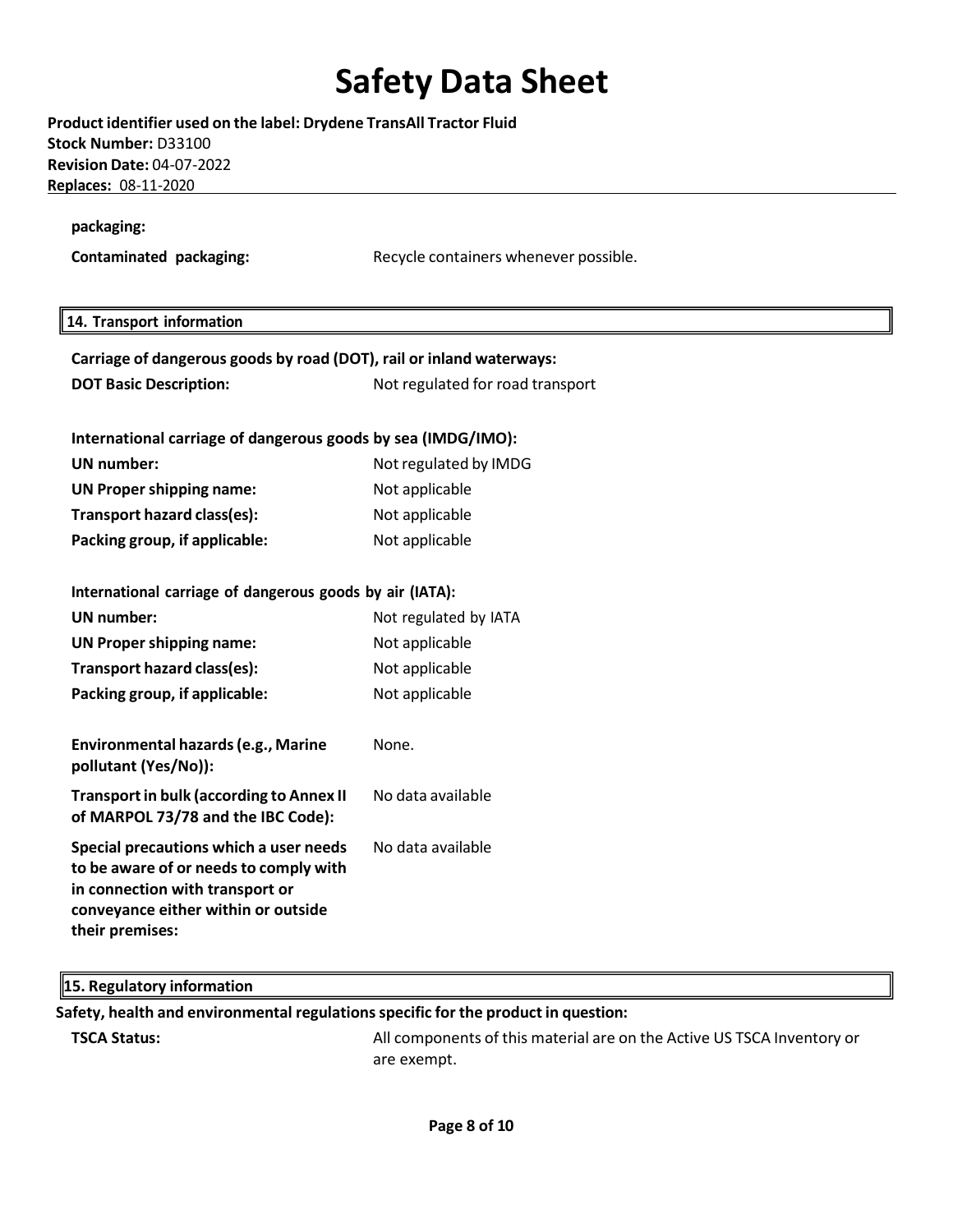**Product identifier used on the label: Drydene TransAll Tractor Fluid Stock Number:** D33100 **Revision Date:** 04-07-2022 **Replaces:** 08-11-2020

### **Regulated Components:**

| <b>Chemical Name</b>   | CAS#       | <b>CERCLA</b> | <b>Sara EHS</b> | <b>Sara 313</b> | <b>U.S. HAP</b> |
|------------------------|------------|---------------|-----------------|-----------------|-----------------|
| Lubricating oils,      |            |               |                 |                 |                 |
| petroleum,             | 64742-58-1 | N             | N               | N               | N               |
| hydrotreated spent     |            |               |                 |                 |                 |
| Petroleum distillates, |            |               |                 |                 |                 |
| hydrotreated heavy     | 64742-54-7 | $\mathsf{N}$  | N               | N               | N               |
| paraffinic             |            |               |                 |                 |                 |
| Distillates,           |            |               |                 |                 |                 |
| petroleum, solvent-    | 64742-65-0 |               | N               | N               |                 |
| dewaxed heavy          |            | $\mathsf{N}$  |                 |                 | N               |
| paraffinic             |            |               |                 |                 |                 |
| Phosphorodithioic      |            |               |                 |                 |                 |
| acid, mixed O,O-       |            |               |                 |                 |                 |
| bis(1,3-dimethylbutyl  | 84605-29-8 | N             | N               | N               | N               |
| and iso-Pr) esters,    |            |               |                 |                 |                 |
| zinc salts             |            |               |                 |                 |                 |

| <b>Chemical Name</b>   | CAS#       | <b>California Prop</b><br>65 - Cancer | <b>California Prop</b><br>65 - Dev. Toxicity | <b>California Prop</b><br>65 - Reprod fem | <b>California Prop</b><br>65 - Reprod male |
|------------------------|------------|---------------------------------------|----------------------------------------------|-------------------------------------------|--------------------------------------------|
| Lubricating oils,      |            |                                       |                                              |                                           |                                            |
| petroleum,             | 64742-58-1 | N                                     | N                                            | N                                         | N                                          |
| hydrotreated spent     |            |                                       |                                              |                                           |                                            |
| Petroleum distillates, |            |                                       |                                              |                                           |                                            |
| hydrotreated heavy     | 64742-54-7 | N                                     | N                                            | N                                         | Ν                                          |
| paraffinic             |            |                                       |                                              |                                           |                                            |
| Distillates,           |            |                                       |                                              |                                           |                                            |
| petroleum, solvent-    | 64742-65-0 | N                                     | N                                            | N                                         | Ν                                          |
| dewaxed heavy          |            |                                       |                                              |                                           |                                            |
| paraffinic             |            |                                       |                                              |                                           |                                            |
| Phosphorodithioic      |            |                                       |                                              |                                           |                                            |
| acid, mixed O,O-       |            |                                       |                                              |                                           |                                            |
| bis(1,3-dimethylbutyl  | 84605-29-8 | N                                     | Ν                                            | N                                         | Ν                                          |
| and iso-Pr) esters,    |            |                                       |                                              |                                           |                                            |
| zinc salts             |            |                                       |                                              |                                           |                                            |